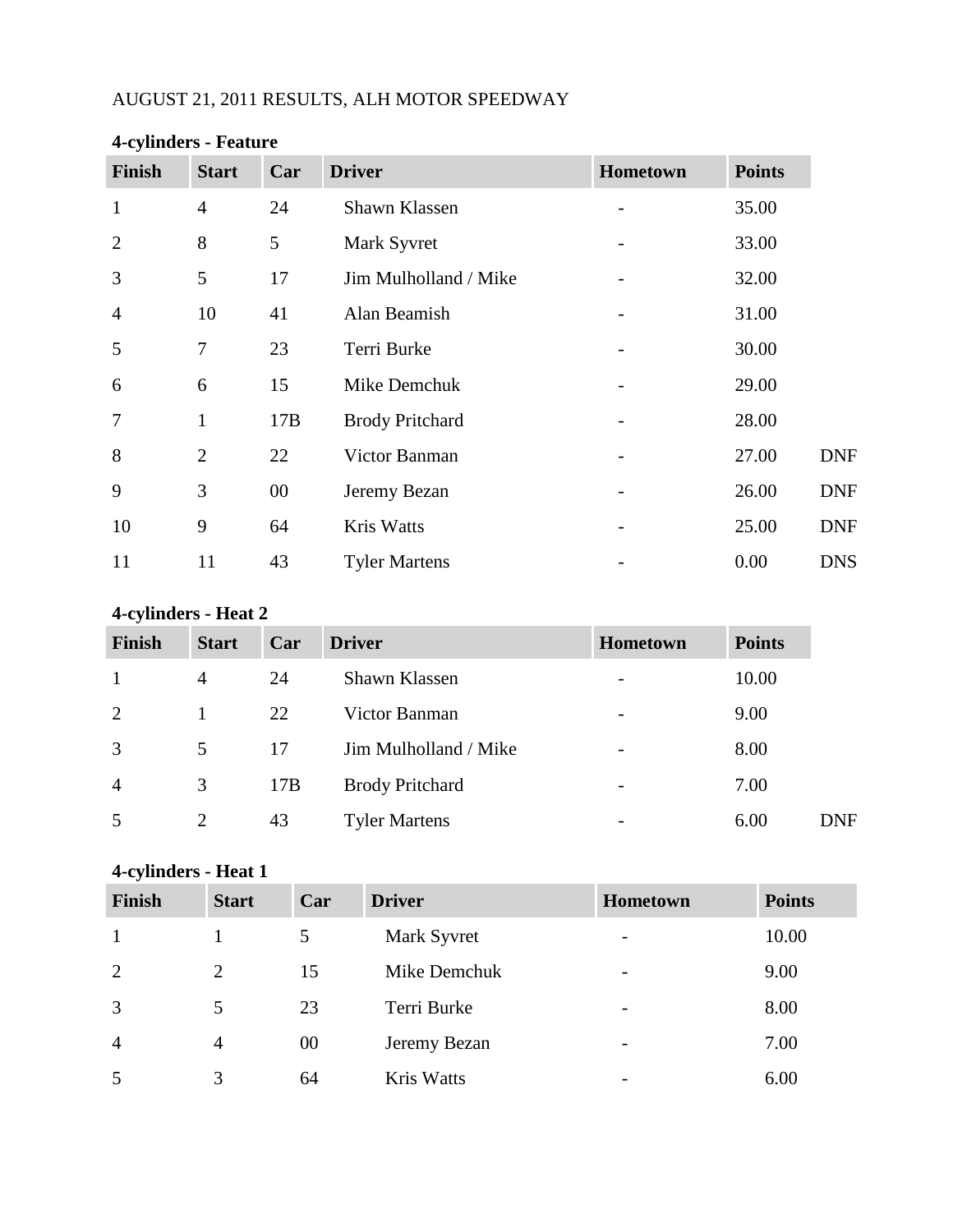| Alan Beamish<br>n | .00 |
|-------------------|-----|
|-------------------|-----|

## **Midwest Modifieds - Feature**

| Finish         | <b>Start</b> | Car | <b>Driver</b>        | <b>Hometown</b>          | <b>Points</b> |
|----------------|--------------|-----|----------------------|--------------------------|---------------|
|                |              | 54  | <b>Brodie Dobson</b> | $\overline{\phantom{a}}$ | 35.00         |
| $\overline{2}$ |              |     | <b>Grant Hall</b>    | $\overline{\phantom{0}}$ | 33.00         |
| 3              |              |     | Chris Boroskae       | $\overline{\phantom{0}}$ | 32.00         |

### **Midwest Modifieds - Heat**

| Finish        | <b>Start</b> | Car | <b>Driver</b>        | <b>Hometown</b>          | <b>Points</b> |
|---------------|--------------|-----|----------------------|--------------------------|---------------|
|               |              |     | <b>Grant Hall</b>    | -                        | 10.00         |
| $\mathcal{D}$ |              | 54  | <b>Brodie Dobson</b> | $\overline{\phantom{0}}$ | 9.00          |
| $\mathcal{R}$ |              |     | Chris Boroskae       | -                        | 8.00          |

#### **Modifieds - Feature**

| <b>Finish</b>  | <b>Start</b>   | Car            | <b>Driver</b>       | <b>Hometown</b>          | <b>Points</b> |            |
|----------------|----------------|----------------|---------------------|--------------------------|---------------|------------|
|                | 5              | 20X            | Darian Boyce        |                          | 35.00         |            |
| $\overline{2}$ | 4              |                | Danny Staff         | $\overline{\phantom{0}}$ | 33.00         |            |
| 3              | 6              | 27             | Bryan Dorge         | $\overline{\phantom{0}}$ | 32.00         |            |
| $\overline{4}$ | 3              | 1 <sub>J</sub> | Jeff Pritchard      | -                        | 31.00         |            |
| 5              | $\overline{2}$ | 96             | Al Taks             | -                        | 30.00         |            |
| 6              |                | 40             | <b>Henry Peters</b> |                          | 29.00         | <b>DNF</b> |

### **Modifieds - Heat**

| <b>Finish</b>  | <b>Start</b>   | Car            | <b>Driver</b>       | <b>Hometown</b>          | <b>Points</b> |
|----------------|----------------|----------------|---------------------|--------------------------|---------------|
| $\mathbf{1}$   |                | 40             | <b>Henry Peters</b> | $\overline{a}$           | 10.00         |
| 2              | 3              | 20X            | Darian Boyce        | $\overline{a}$           | 9.00          |
| $\overline{3}$ | 2              | 96             | Al Taks             | -                        | 8.00          |
| $\overline{4}$ | $\overline{4}$ | $\tau$         | Danny Staff         | -                        | 7.00          |
| 5              | 5              | 1 <sub>J</sub> | Jeff Pritchard      | $\overline{\phantom{m}}$ | 6.00          |
| 6              | 6              | 27             | <b>Bryan Dorge</b>  | ۰                        | 5.00          |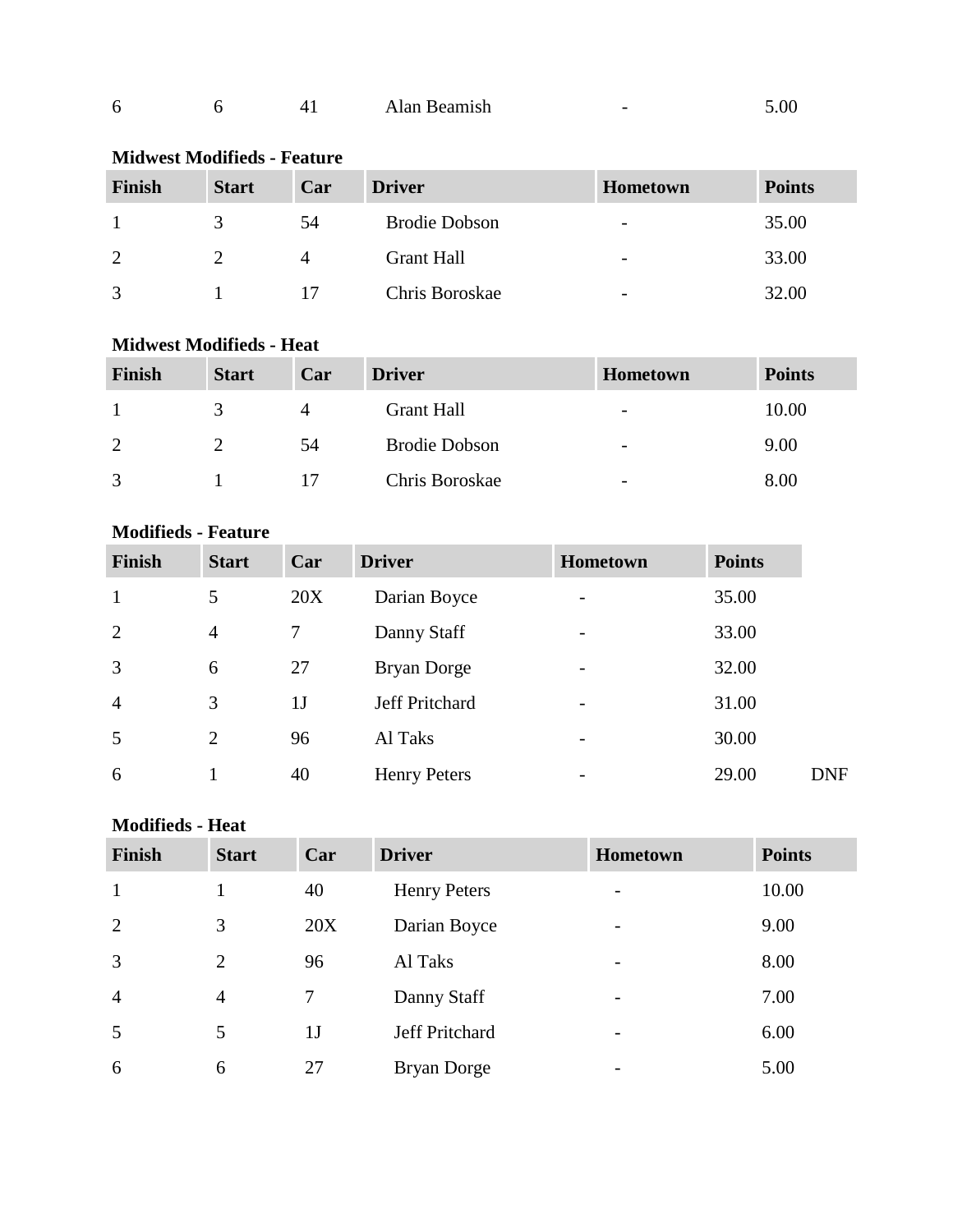## **Pure Stocks - Feature**

| Finish         | <b>Start</b>             | Car            | <b>Driver</b>                | Hometown | <b>Points</b> |
|----------------|--------------------------|----------------|------------------------------|----------|---------------|
| 1              | 2                        | 4R             | Derek Pollock                |          | 35.00         |
| $\overline{2}$ | 3                        | 20             | Nick Audette / chris Audette |          | 33.00         |
| 3              | 1                        | 42             | Rob Penner                   |          | 32.00         |
| $\overline{4}$ | $\overline{4}$           | 40             | <b>Russ Reimer</b>           |          | 31.00         |
| 5              | 8                        | 86             | Rob Wiens                    |          | 30.00         |
| 6              | 5                        | 30K            | <b>Brian Bellew</b>          |          | 29.00         |
| $\overline{7}$ | $\overline{\mathcal{L}}$ | $\overline{7}$ | Gord Faithful                |          | 28.00         |
| 8              | 6                        | 96             | <b>Ryan Taks</b>             |          | 27.00         |

### **Pure Stocks - Heat**

| <b>Finish</b>  | <b>Start</b>   | Car | <b>Driver</b>                | <b>Hometown</b> | <b>Points</b> |
|----------------|----------------|-----|------------------------------|-----------------|---------------|
| $\mathbf{1}$   | 3              | 4R  | Derek Pollock                |                 | 10.00         |
| 2              | 5              | 42  | Rob Penner                   |                 | 9.00          |
| 3              | $\mathbf{1}$   | 20  | Nick Audette / chris Audette |                 | 8.00          |
| $\overline{4}$ | $\overline{4}$ | 40  | <b>Russ Reimer</b>           |                 | 7.00          |
| 5              | 8              | 30K | <b>Brian Bellew</b>          |                 | 6.00          |
| 6              | $\overline{2}$ | 96  | <b>Ryan Taks</b>             |                 | 5.00          |
| $\overline{7}$ | 7              | 7   | Gord Faithful                |                 | 4.00          |
| 8              | 6              | 86  | <b>Rob Wiens</b>             |                 | 3.00          |

### **Street Stock - Feature**

| <b>Finish</b>  | <b>Start</b>   | Car  | <b>Driver</b>       | Hometown                 | <b>Points</b> |            |
|----------------|----------------|------|---------------------|--------------------------|---------------|------------|
| $\mathbf{1}$   | 3              | 11JR | Shane Holden        | $\overline{\phantom{a}}$ | 35.00         |            |
| 2              | 5              | 39   | <b>Shawn Teunis</b> | $\overline{\phantom{a}}$ | 33.00         |            |
| $\overline{3}$ | 6              | 4R   | Derek Pollock       | $\overline{\phantom{a}}$ | 32.00         |            |
| $\overline{4}$ | $\overline{4}$ | 24   | James Wall          | $\overline{\phantom{a}}$ | 31.00         |            |
| 5              | $\overline{2}$ | 88   | Cody Wall           | $\overline{\phantom{a}}$ | 30.00         |            |
| 6              |                | 51   | <b>Mark Teunis</b>  | $\overline{\phantom{a}}$ | 29.00         | <b>DNF</b> |